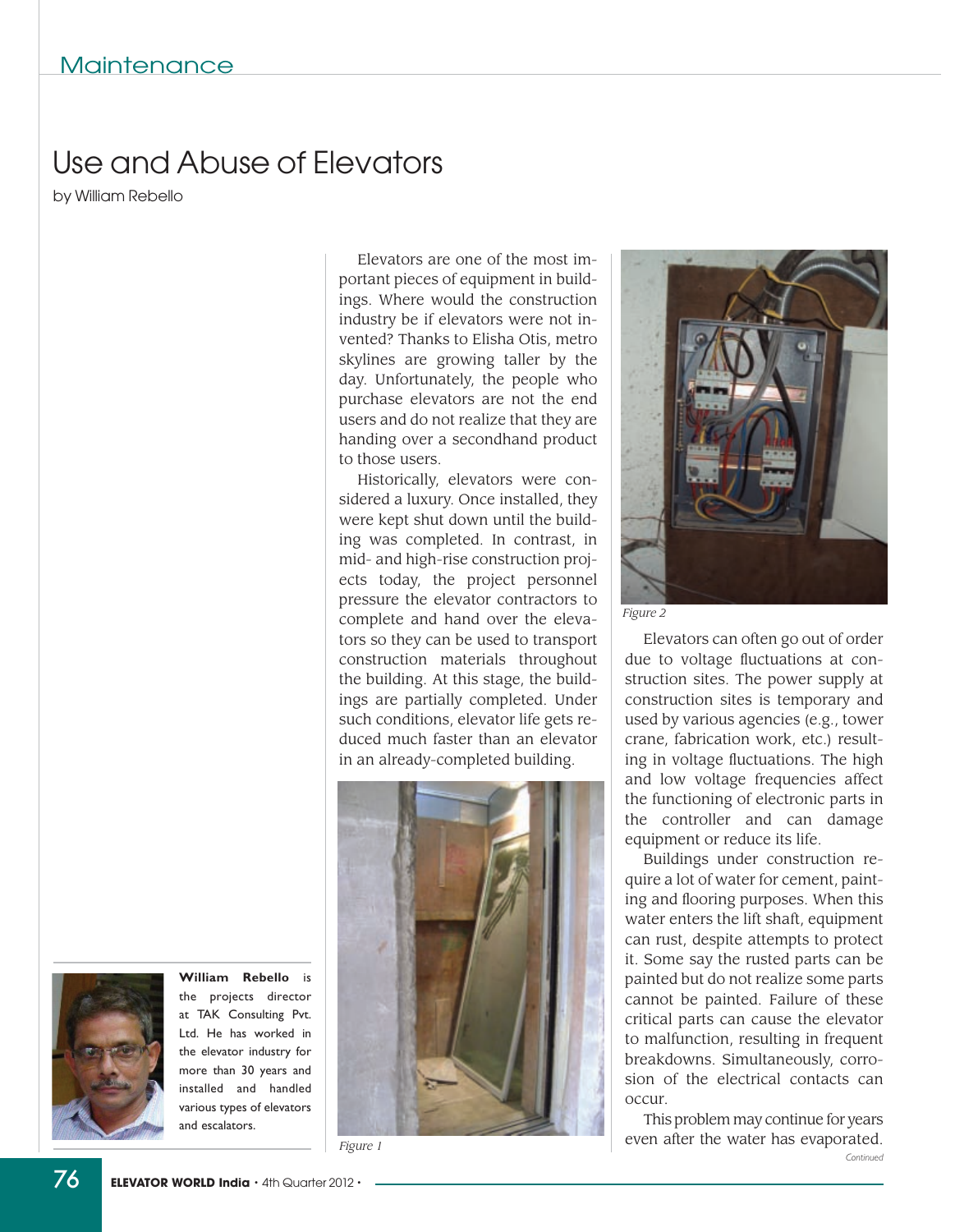



A non-technical person may find it difficult to understand. One might think that once the water dries, the problem is resolved. However, water can enter through machine-room windows during such weather as monsoons, because the windows are not protected during construction of the building. Care is also not often taken when fire equipment is being tested. For example, fire hydrants are sometimes opened, and the water can enter an elevator shaft from the landing. Such a situation can result



*Figure 4*

*Figure 5*

in short circuiting of electrical contacts and lift landing doors, and the lift may operate with the doors open.

A 31-year-old Indian construction worker was killed in an elevator while working on a construction site in Kuwait City, Kuwait. Conflicting news reports from the *Arab Times* and *Emirates 24/7* claim the man was either decapitated by a falling elevator when he opened the elevator door, or standing inside the cabin when the doors quickly closed around his neck and the car dropped suddenly. According to the *Arab Times*, construction work is considered the most hazardous occupation in Kuwait, resulting in a high percentage of fatalities and injuries.

Construction sites are also exposed to a lot of dust. This gets into the lift shaft and settles on the electromechanical contacts, also causing the lift to malfunction. When debris is taken into the elevator, it gets into the groove of the sill and electromechanical door contacts. This results in either the lift doors not being able to close or even if the doors close fully, due to dust gathering on the door lock contacts, the circuit does not get completed, and the lift does not start.

In a partially occupied building, workers and tenants begin moving furniture and other equipment into the building. This damages the equipment, which inconveniences the end users. The most effected are those who occupy the building first, because they have to share the lift(s) with the building material and construction workers. This is also one of the reasons why new lifts often go out of order. The builder and elevator company are generally blamed for supplying a secondhand lift, when the fact is that new lifts go out of order due to improper use.

The finishing of the lobby is done only when the building is almost complete, at which point the designers and/or architects have not yet finalized the design. If the lobby finishing is done at this stage, the flooring and/or finishing will get damaged, which is why it is kept for last. When this activity is done at a later stage, water from cement may get into the lift equipment, causing severe damage to equipment that must be replaced, not repaired. The electronic equipment in the machine room and lift shaft will be damaged if water gets into any equipment area. *Continued*

**Educational Products are Available for Purchase Within India** *Safety • Maintenance • Engineering • Construction • Modernization • Legal* Contact: Ms. Josephin Gracy Bell • email: josephin@virgo-comm.com